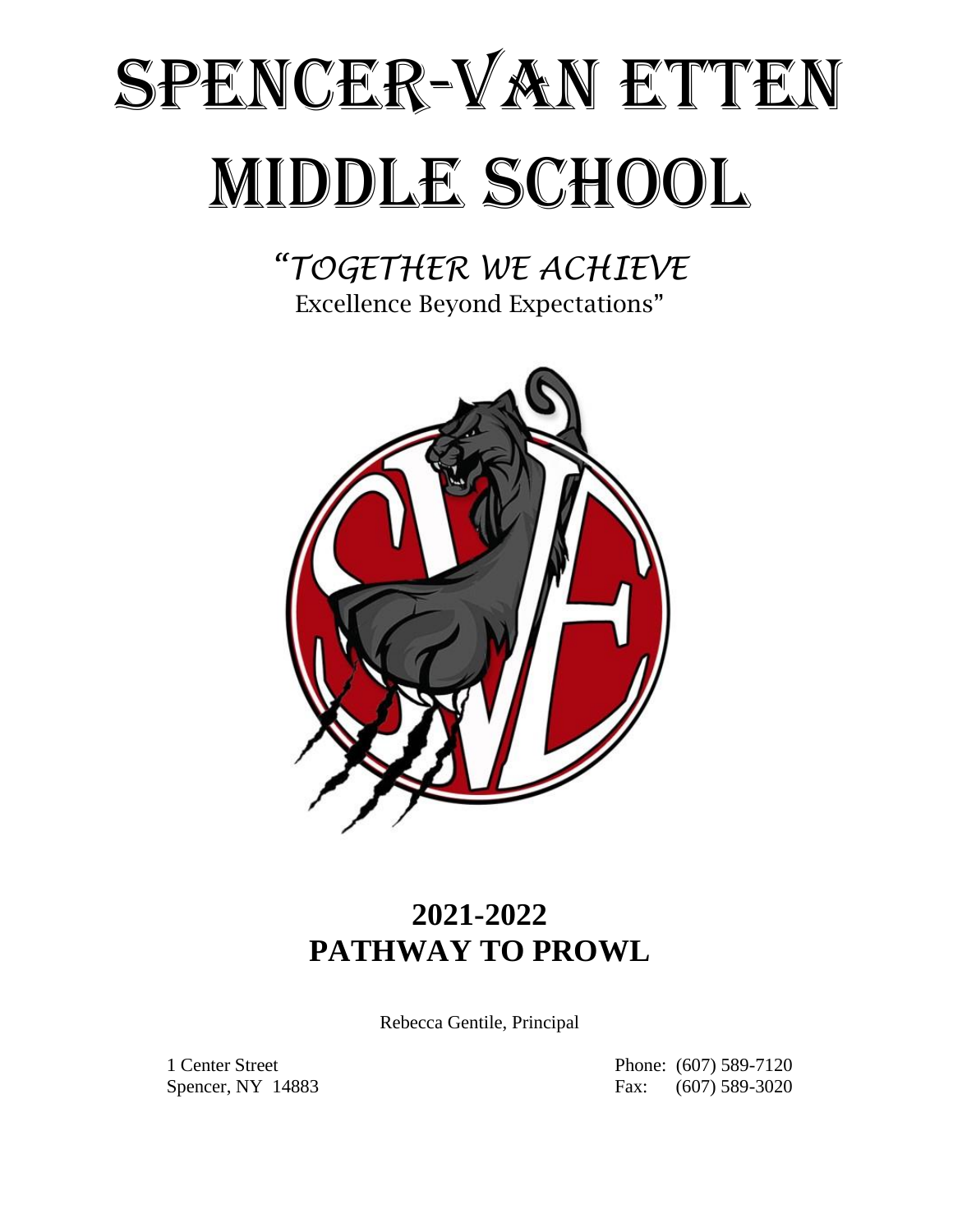Dear Panthers,

It is with great pleasure and excitement that I welcome you back to the 2021-2022 school year. We are still facing the challenges of the Covid-19 pandemic. With that being said, there still may be several adjustments to the school day to ensure the health and safety of all students, faculty and community members. As you read through the Pathway to Prowl, you will notice things will not be the same as they have been in the past. Don't worry, you got this! We are here to help, educate and enjoy the school experience taking into consideration all of the changes.

You will continue to learn, grow, make *some* mistakes and ultimately have a successful school year during this historical time.

Now more than ever, **Together We Achieve Excellence Beyond Expectations!**

*Mrs. Gentile*  Principal

"Make each day your masterpiece." ~John Wooden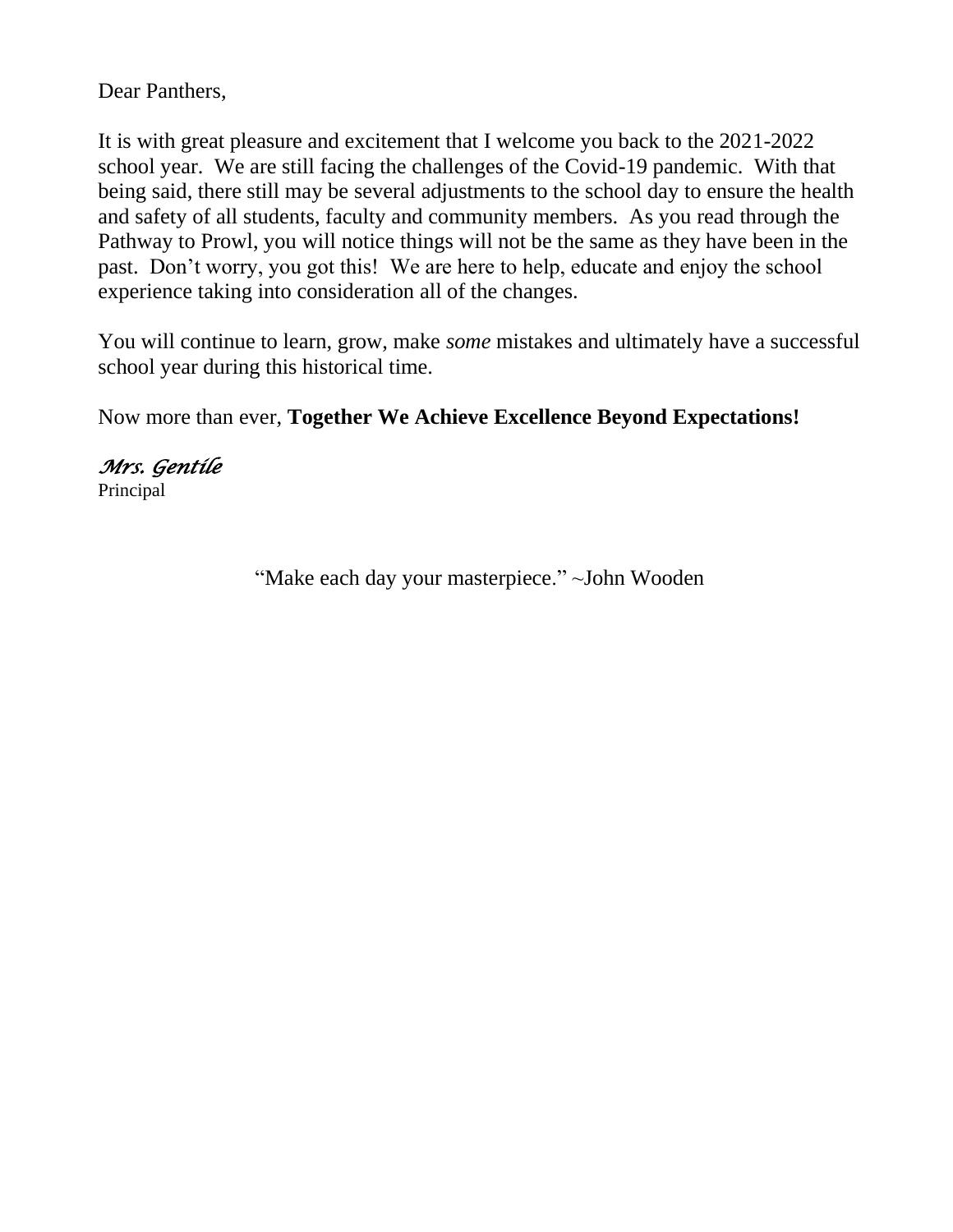

# **Together We Achieve Excellence Beyond Expectations!**







"We are what we repeatedly do. Excellence then, is not an act, but a habit."

~ Aristotle





#### **Alma Mater**

*In the days of youth, we come to thee In the years ahead, we'll faithful be; When our tasks are set, we'll follow far Led onward by your star.*

## *Chorus*



*Spencer-Van Etten, Sing the glad refrain Honored name, Bring her fame in all you do Pay the debt for the best She gave to you Red, black and silver, Colors named by thee All thy sons and daughters dear, Honor thy memory*

*When at times we falter on the way, All our nights are long and short the day; Then we'll stop and rest and just recall The goals you set for all.*

*Chorus Spencer-Van Etten, Sing the glad refrain Honored name, Bring her fame In all you do Pay the debt for the best She gave to you. Red, black and silver, Colors named by thee; All thy sons and daughters dear Honor thy memory*

Lyrics: Alice Pope / Music: Joseph Olichney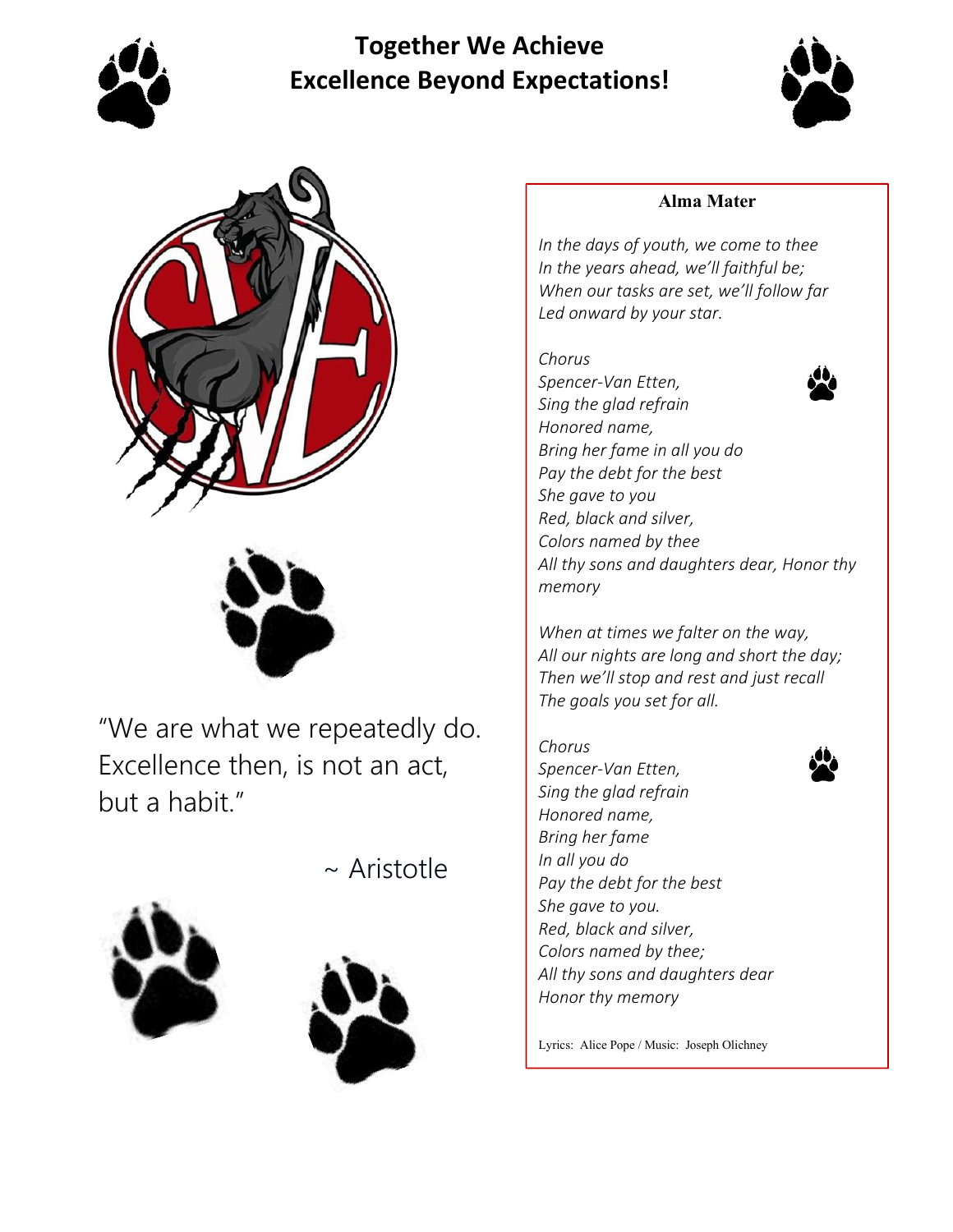#### *STUDENT CALENDAR 2021-2022*

|                |                    |                               | SEPTEMBER 2021                 |                                 |                                       |                 | OCTOBER 2021 |               |                                 |                    |                                   |                                 |                                 |                |
|----------------|--------------------|-------------------------------|--------------------------------|---------------------------------|---------------------------------------|-----------------|--------------|---------------|---------------------------------|--------------------|-----------------------------------|---------------------------------|---------------------------------|----------------|
| <b>SUN</b>     | <b>MON</b>         | <b>TUE</b>                    | <b>WED</b>                     | <b>THU</b>                      | <b>FRI</b>                            | <b>SAT</b>      |              | <b>SUN</b>    | <b>MON</b>                      | <b>TUE</b>         | <b>WED</b>                        | <b>THU</b>                      | <b>FRI</b>                      | <b>SAT</b>     |
|                |                    |                               | $\mathbf{1}$                   | $\overline{c}$<br>Conf<br>Day   | 3                                     | 4               |              |               |                                 |                    |                                   |                                 | 1                               | $\sqrt{2}$     |
| 5              | $\rm No$<br>School | $\overline{7}$<br>Conf<br>Day | 8                              | $\overline{9}$                  | 10                                    | 11              |              | 3             | $\overline{4}$                  | $\overline{5}$     | 6                                 | $\tau$                          | 8                               | 9              |
| 12             | 13                 | 14                            | 15                             | 16                              | 17                                    | 18              |              | 10            | 11<br>N <sub>o</sub><br>School  | 12                 | 13                                | 14                              | 15                              | 16             |
| 19             | 20                 | 21                            | 22                             | 23                              | 24                                    | 25              |              | 17            | 18                              | 19                 | 20                                | 21                              | 22                              | 23             |
| 26             | 27                 | 28                            | 29                             | 30                              |                                       |                 |              | 24/31         | 25                              | 26                 | 27                                | 28                              | 29                              | 30             |
|                |                    |                               | NOVEMBER 2021                  |                                 |                                       |                 |              |               |                                 |                    | DECEMBER 2021                     |                                 |                                 |                |
| <b>SUN</b>     | <b>MON</b>         | <b>TUE</b>                    | <b>WED</b>                     | <b>THU</b>                      | <b>FRI</b>                            | <b>SAT</b>      |              | <b>SUN</b>    | <b>MON</b>                      | <b>TUE</b>         | <b>WED</b>                        | <b>THU</b>                      | <b>FRI</b>                      | <b>SAT</b>     |
| 31             | $\mathbf{1}$       | $\overline{c}$                | 3                              | 4                               | 5                                     | 6               |              |               |                                 |                    | $\mathbf{1}$<br>$\frac{1}{2}$ day | $\overline{2}$                  | 3                               | $\overline{4}$ |
| $\overline{7}$ | 8                  | 9                             | 10                             | $11\,$<br>$\rm No$<br>School    | 12                                    | $\overline{13}$ |              | 5             | 6                               | $\overline{7}$     | 8                                 | 9                               | 10                              | 11             |
| 14             | 15                 | 16                            | 17<br>$\frac{1}{2}$ day        | 18                              | 19                                    | 20              |              | 12            | 13                              | 14                 | 15                                | 16                              | 17                              | 18             |
| 21             | 22                 | 23                            | 24<br>N <sub>o</sub><br>School | $\overline{25}$<br>No<br>School | $\overline{26}$<br>$\rm No$<br>School | 27              |              | 19            | 20                              | 21                 | 22                                | 23                              | 24<br>$\rm No$<br>School        | 25             |
| 28             | 29                 | 30                            |                                |                                 |                                       |                 |              | 26            | $\overline{27}$<br>No<br>School | 28<br>No<br>School | 29<br>No<br>School                | $\overline{30}$<br>No<br>School | $\overline{31}$<br>No<br>School |                |
|                |                    |                               | JANUARY 2022                   |                                 |                                       |                 |              | FEBRUARY 2022 |                                 |                    |                                   |                                 |                                 |                |
| <b>SUN</b>     | <b>MON</b>         | <b>TUE</b>                    | <b>WED</b>                     | <b>THU</b>                      | FRI                                   | <b>SAT</b>      |              |               | <b>SUN</b> MON                  | TUE                | <b>WED</b>                        | <b>THU</b>                      | <b>FRI</b>                      | <b>SAT</b>     |
|                |                    |                               |                                |                                 |                                       | 1               |              |               |                                 | $\mathbf{1}$       | $\overline{2}$                    | 3                               | 4                               | 5 <sup>1</sup> |
| $\mathfrak{2}$ | 3                  | 4                             | 5                              | 6                               | $\tau$                                | 8               |              | 6             | $\tau$                          | 8                  | 9                                 | 10                              | 11                              | 12             |
| 9              | 10                 | 11                            | 12                             | 13                              | 14                                    | 15              |              | 13            | 14                              | 15                 | 16                                | 17                              | 18                              | 19             |
| 16             | 17<br>$\rm No$     | 18                            | 19                             | $20\,$                          | 21                                    | 22              |              | 20            | 21<br>$\rm No$                  | 22<br>$\rm No$     | 23<br>$\rm No$                    | 24<br>No                        | 25<br>$\rm No$                  | 26             |
| 23<br>30       | School<br>24<br>31 | $\overline{25}$               | 26                             | 27                              | $\overline{28}$                       | 29              |              | 27            | School<br>28                    | School             | School                            | School                          | School                          |                |
|                | Conf day           |                               |                                |                                 |                                       |                 |              |               |                                 |                    |                                   |                                 |                                 |                |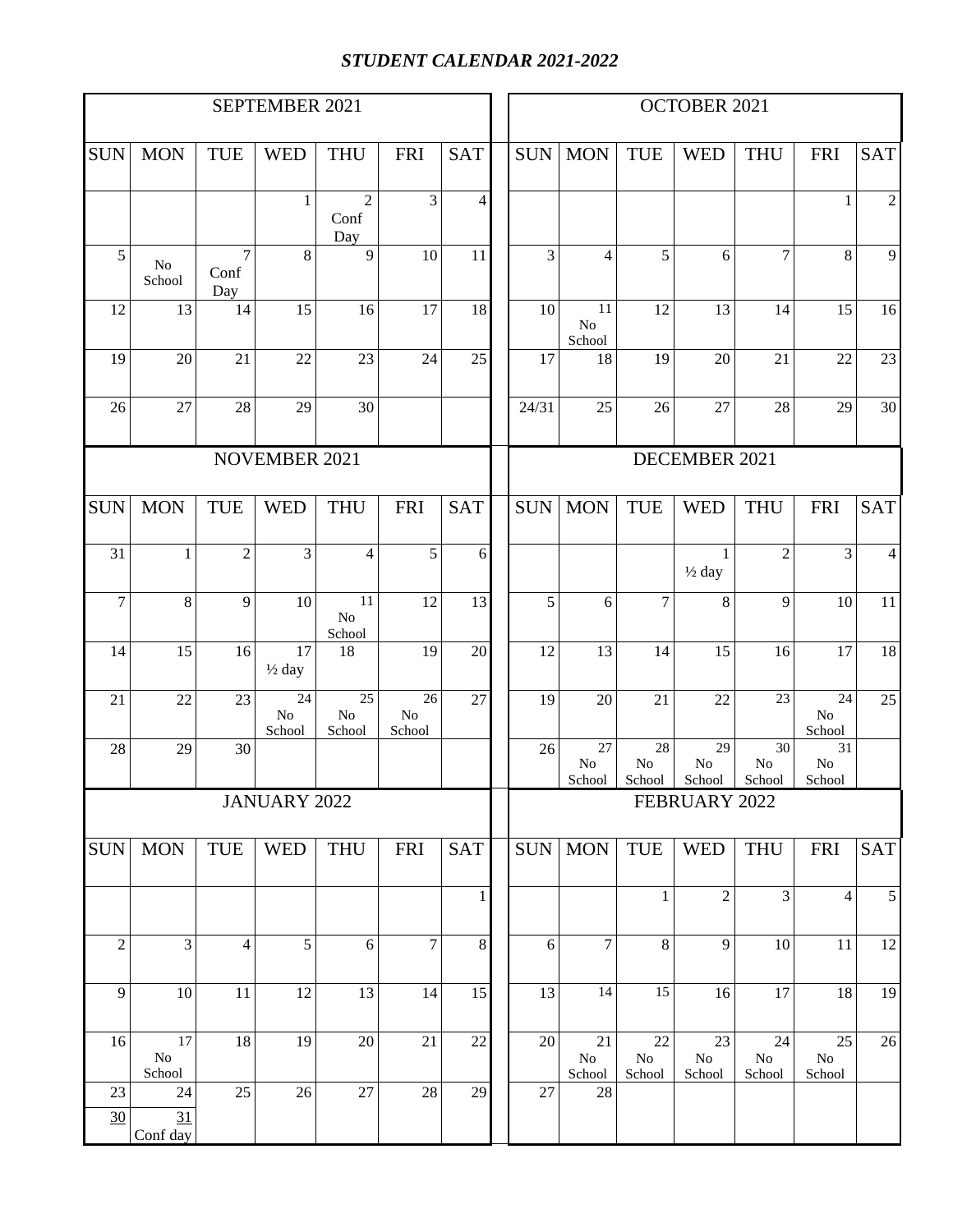| <b>MARCH 2022</b> |                                       |                                     |                 |                |                 | <b>APRIL 2022</b> |                  |                          |                                |                          |                          |                                       |                 |
|-------------------|---------------------------------------|-------------------------------------|-----------------|----------------|-----------------|-------------------|------------------|--------------------------|--------------------------------|--------------------------|--------------------------|---------------------------------------|-----------------|
| <b>SUN</b>        | <b>MON</b>                            | <b>TUE</b>                          | <b>WED</b>      | <b>THU</b>     | <b>FRI</b>      | <b>SAT</b>        | <b>SUN</b>       | <b>MON</b>               | <b>TUE</b>                     | <b>WED</b>               | <b>THU</b>               | <b>FRI</b>                            | <b>SAT</b>      |
|                   | $\mathbf{1}$                          | $\overline{2}$                      | 3               | $\overline{4}$ | 5               | 6                 |                  |                          |                                |                          |                          | $\mathbf{1}$                          | $\mathfrak{2}$  |
| $\overline{7}$    | 8                                     | $\overline{9}$<br>$\frac{1}{2}$ day | 10              | 11             | 12              | 13                | 3                | $\overline{4}$           | 5                              | 6                        | $\overline{7}$           | 8                                     | 9               |
| 14                | $\overline{15}$<br>$\rm No$<br>School | 16                                  | 17              | 18             | 19              | 20                | 10               | 11<br>$\rm No$<br>School | 12<br>N <sub>o</sub><br>School | 13<br>$\rm No$<br>School | 14<br>$\rm No$<br>School | $\overline{15}$<br>$\rm No$<br>School | 16              |
| 21                | 22                                    | 23                                  | 24              | 25             | 26              | 27                | 17               | 18                       | 19                             | 20                       | 21                       | 22                                    | 23              |
| 28                | 29                                    | 30                                  | 31              |                |                 |                   | 24               | 25                       | 26                             | 27                       | 28                       | 29                                    | 30              |
|                   |                                       |                                     | <b>MAY 2022</b> |                |                 |                   | <b>JUNE 2022</b> |                          |                                |                          |                          |                                       |                 |
| <b>SUN</b>        | <b>MON</b>                            | <b>TUE</b>                          | <b>WED</b>      | <b>THU</b>     | <b>FRI</b>      | <b>SAT</b>        | <b>SUN</b>       | <b>MON</b>               | <b>TUE</b>                     | <b>WED</b>               | <b>THU</b>               | <b>FRI</b>                            | <b>SAT</b>      |
| $\mathbf{1}$      | $\overline{2}$                        | $\overline{3}$                      | 4               | $\overline{5}$ | 6               | $\tau$            |                  |                          |                                | $\mathbf{1}$             | $\overline{2}$           | 3                                     | $\overline{4}$  |
| 8                 | $\overline{9}$                        | $\overline{10}$                     | 11              | 12             | $\overline{13}$ | $\overline{14}$   | 5                | 6                        | $\overline{7}$                 | 8                        | $\overline{9}$           | $\overline{10}$                       | $\overline{11}$ |
| 15                | 16                                    | 17                                  | 18              | 19             | 20              | 21                | 12               | 13                       | 14                             | 15                       | 16                       | 17                                    | 18              |
| 22                | 23                                    | 24                                  | 25              | 26             | 27              | 28                | 19               | 20<br>$\rm No$<br>School | 21                             | 22<br>Last<br>Day        | 23                       | 24                                    | 25              |
| 29                | 30<br>N <sub>o</sub><br>School        | $\overline{31}$                     |                 |                |                 |                   | 26               | 27                       | 28                             | $\overline{29}$          | $\overline{30}$          |                                       |                 |

#### Important Dates

MS Open House: September 29 MS Picture Day: September 15 Emergency Early Release: October 8 MS Picture Re-takes: October 26 MS Winter Concert: December 15 MS Spring Concert: June 8 Last Day for Students: June 22

Parent Teacher Conferences November  $17 \times$  December  $1 \times$  March 9

#### End of Marking periods

| Marking Period 1: October 22  | $\ast$ | Marking Period 4: March 25 |
|-------------------------------|--------|----------------------------|
| Marking Period 2: December 10 | * ∴    | Marking Period 5: May 13   |
| Marking Period 3: February 4  | *      | Marking Period 6: June 22  |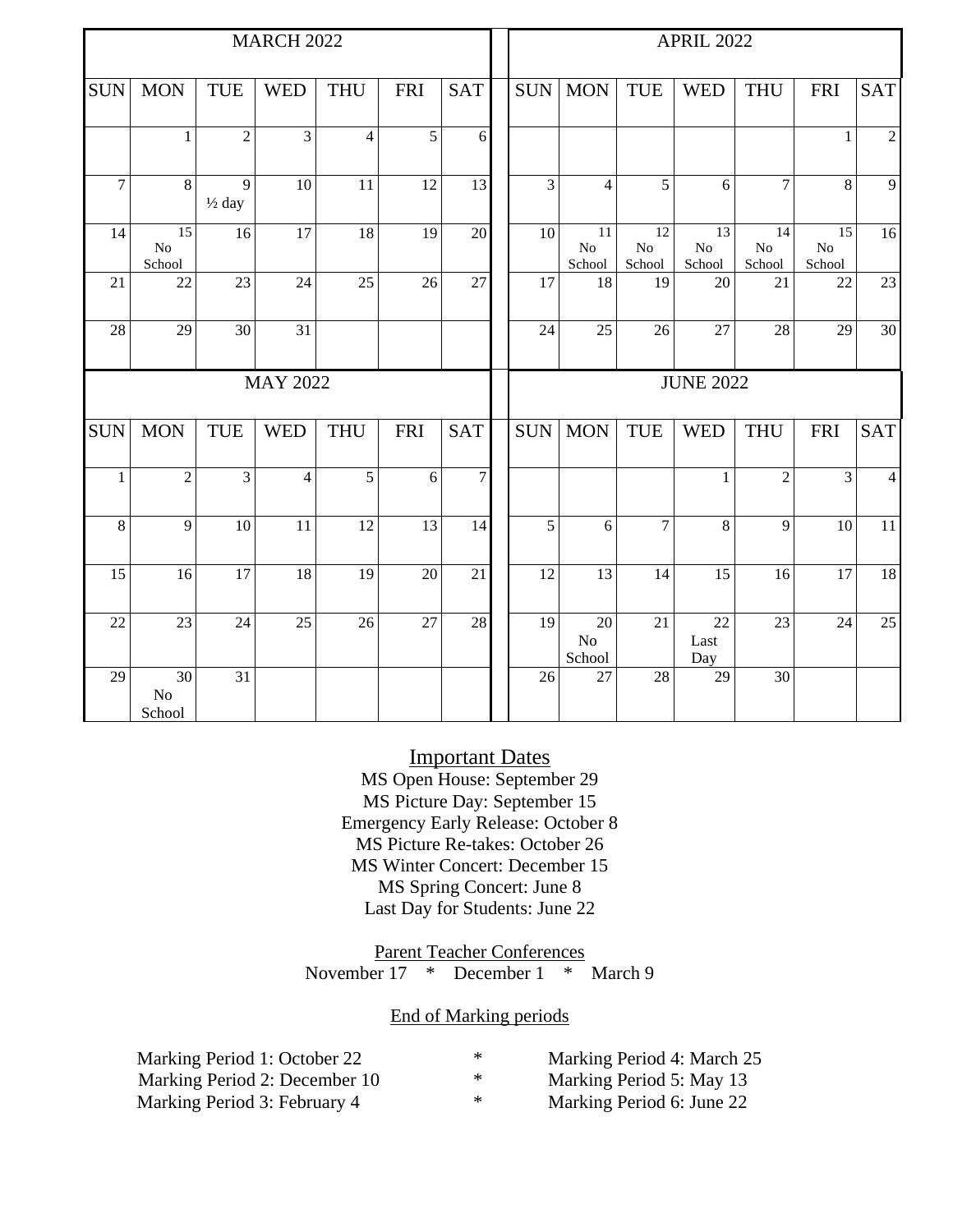#### **Middle School Staff Directory**

#### **Office Areas**

Mrs. Gentile Principal Mrs. Holmes Secretary Mrs. Gulde Nurse Mr. Craven Guidance Counselor TBD School Social Worker Mrs. Pritchard Dean/Planning Room

#### **Fifth Grade**

Mrs. Alfes Teacher Mr. Briggs Teacher Mrs. Panfel Teacher Ms. Alison Student Support Mrs. Ryan Teaching Assistant

#### **Sixth Grade**

Mrs. Bloss Teacher Mrs. Norton Teacher Mrs. Reeves Teacher Mrs. Welch Student Support Mrs. Crissey Teaching Assistant

#### **7 th Grade**

Mr. Dodd Social Studies Mrs. Gentile Math Mrs. Joyce Science Ms. Kellogg-Rogers ELA Mrs. Morgan Student Support

#### **8 th Grade**

Mr. Storm Spanish Mrs. Brock Math Mr. McDermott ELA Mrs. Morrell Social Studies TBD Science Mrs. Anderson Student Support Mrs. Decker Teaching Assistant

Teaching Assistant

### **Student Support**

Mrs. Brock Math Ms. Fitzgerald Literacy

#### **Special Areas** Mr. Bennett Health

Mrs. Hollenbeck Library Mrs. Johnston Recess Monitor Mrs. Stroup Art Ms. Golden Technology

#### **Support Services**

Ms. Nicholson School Psychologist Christine Bainbridge Speech Language Pathologist Mr. Corbin Tioga County Counselor

#### **Cafeteria**

Mrs. Smith Mrs. Swayze

#### **Custodial Staff**

Mr. Horyczun (day) Mr. Barton (evening) Mrs. Reinard (evening) Mr. Reinard (evening)

Miss Maitland Special Education Ms. Campolito Teaching Assistant Mrs. Smith Teaching Assistant Mrs. Rice Teaching Assistant

TBD Physical Education Mr. Howe Physical Education Mrs. Jackson Instrumental Music TBD Vocal Music & Chorus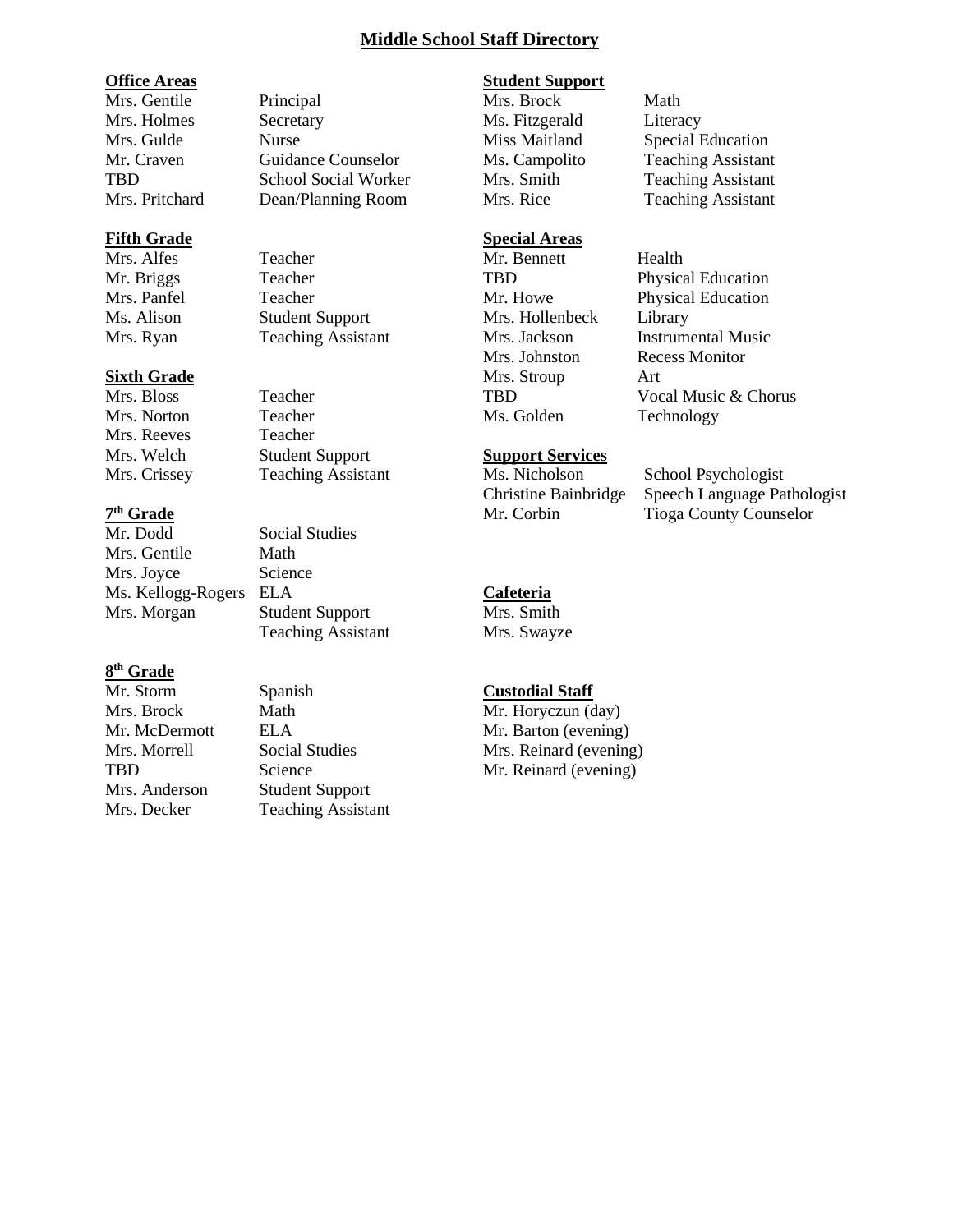#### **ARRIVAL & DISMISSAL PROCEDURES PRACTICING SOCIAL DISTANCING**

**School Hours**: 8:00am-2:56pm

**Arrival:** Doors open at 7:45am

**Walkers:** Walkers and students being dropped off are to enter through the main office entrance.

**Breakfast:** Breakfast starts at 7:45 and is optional. If you wish to eat breakfast, follow guidelines below

- If you are here by 7:45 you report at 7:45
- If you arrive after 7:45 report upon arrival.
- If your bus arrives after 8:00, please check in at the main office and report directly to breakfast.

**Morning Supervision:** If you arrive before 8:00, report to the following areas.

- Breakfast Cafeteria
- $5<sup>th</sup>$  Grade Cafeteria
- $6^{\text{th}}$  Grade Library
- $7<sup>th</sup>$  Grade Library Lobby
- $\bullet$  8<sup>th</sup> Grade Library Lobby

Late Students: If you arrive after 8:00 am you are tardy and must sign in at the secure vestibule.

Leaving Early: If you leave before 2:56pm, a parent/guardian must sign you out in the main office.

**Dismissal: 2:56pm:** All students leave the building at 2:56pm unless you have an after-school activity.

**Changes to normal go-home plans:** If you plan to go somewhere other than your normal after-school destination, you are required to have a note. Any student without a note will be required to go to their normal after-school destination. Phone calls will not be permitted to arrange other plans.

**Bus Students**: Students will be called to their bus to ensure social distancing.

**Walkers:** Walkers and students being picked up are to exit through the front door (closest to the office).

**After school procedures**: Students who stay after school must be supervised. Students must have a note to stay after which includes the supervised area and the reason you are staying. If you plan to stay after with a teacher, you must make arrangements with the teacher prior to school that day.

Late Bus: Students must have a late bus pass, signed by the supervising staff member.

**Supervision at High School:** Middle school students should only be at the high school if participating in a sport or other school activity which takes place at the high school or is with an adult.

#### **ATTENDANCE**

- Attend school on your assigned day, unless you are sick or have an appointment.
- You are not permitted to leave school, prior to dismissal, without being signed out by a parent or guardian.
- Remember to report to class and sign in before going to a music lesson, counseling session, guidance or other appointment. Otherwise you will be marked absent and consequences may apply.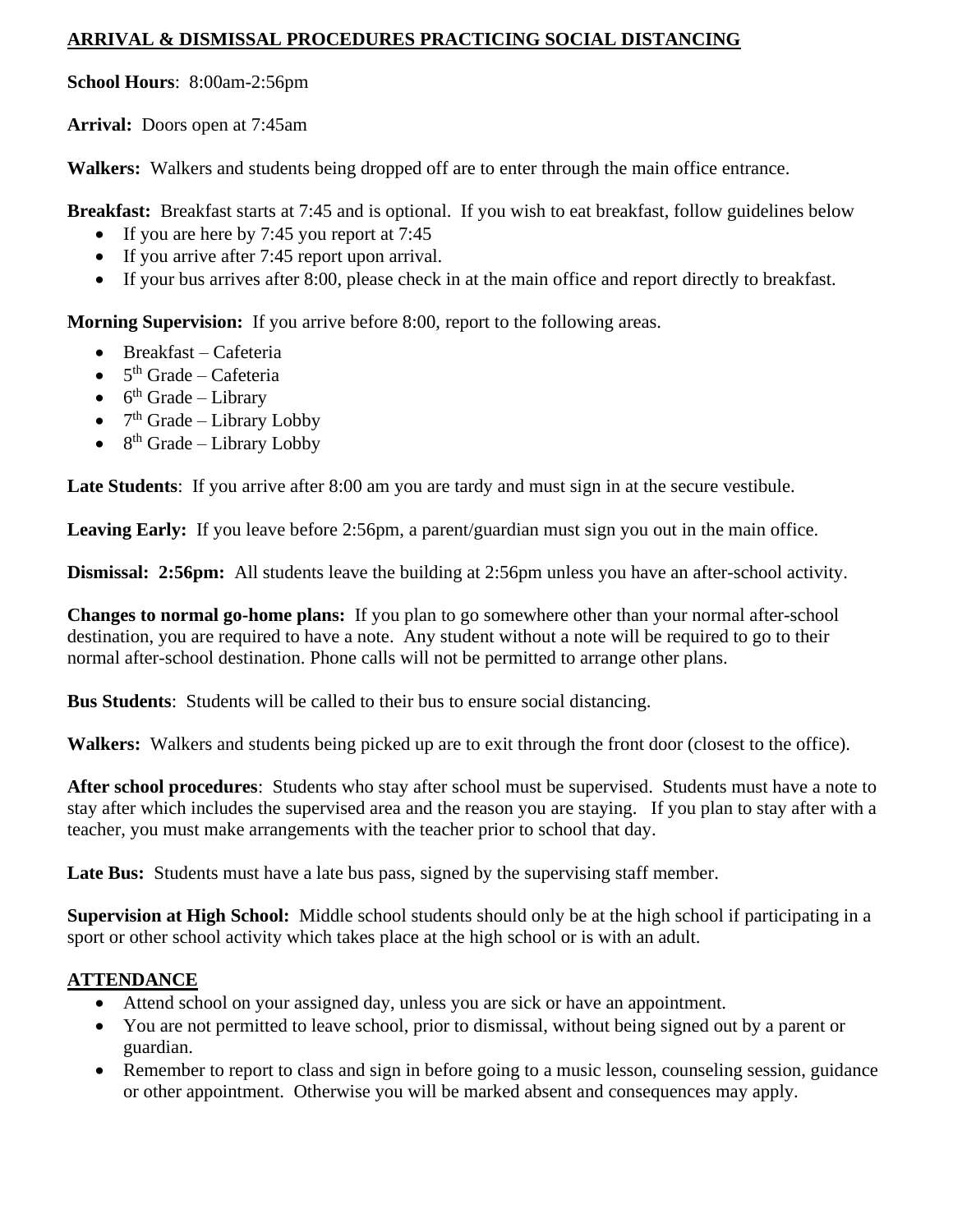#### **CARE OF BUILDING AND GROUNDS**

Help to maintain a clean and safe building you can be proud of:

- Clean up after yourself.
- Throw trash and gum in the trash can.
- Pick up trash or other items you find on the floor.
- Keep school property such as walls, bathroom stalls, desks and tables clean.

**Vandalism:** Any vandalism to school facilities may result in restitution and/or payment. Depending on the severity of the vandalism, additional consequences may apply.

#### **COMPUTER USAGE**

Students will have access to a computer network for internet use and completion of assignments. Students must agree to the Acceptable Use Policy the first time they log on each year. Access may be revoked if abused. Depending on the severity of the abuse, additional consequences may apply.

#### **Guidelines:**

The district has the right to view any and all information stored on the school computers. Students should keep phone numbers, addresses, or other personal information about themselves or others secure. During school, teachers will guide students toward appropriate materials and monitor students while on the internet.

Students may check their school provided e-mail accounts, for school related purposes. Streaming of internet games, videos and music will be used for educational purposes. We want to use our internet bandwidth wisely.

#### **Student One-to-One Device Best Practices**

- Shut down your laptop every night.
- Charge your laptop every night in laptop cart.
- Use your laptop case when moving around the school.
- Keep your laptop in the closed position while in your bag (not tablet mode).
- Know where your laptop is at all times and have it in a secure location.
- Report lost or broken laptop immediately.
- Keep your network password for your computer secure.
- Lock your computer when you are not using it by using Windows key, L.
- Keep food and drink away from your laptop.
- Use only approved products to clean your laptop.
- Demonstrate and uphold the values of a responsible digital citizenship

#### **Spencer-Van Etten Central School District Network & Internet Acceptable Use Policy**

The Spencer-Van Etten Central School District Board of Education considers computer access to the internet to be a valuable tool for education. Staff and student use of the internet must be in support of education and consistent with the purposes of the Spencer-Van Etten Central School District. This access, through the District network, should be used to support and enhance instruction and professional development.

Because access to the internet provides connections to systems located all over the world, staff, students, and parents of students must understand that neither the Spencer-Van Etten Central School District nor any individual District staff member controls the content available on these systems. Some of the information is controversial and may be offensive. The Spencer-Van Etten Central School District does not condone the use of such material.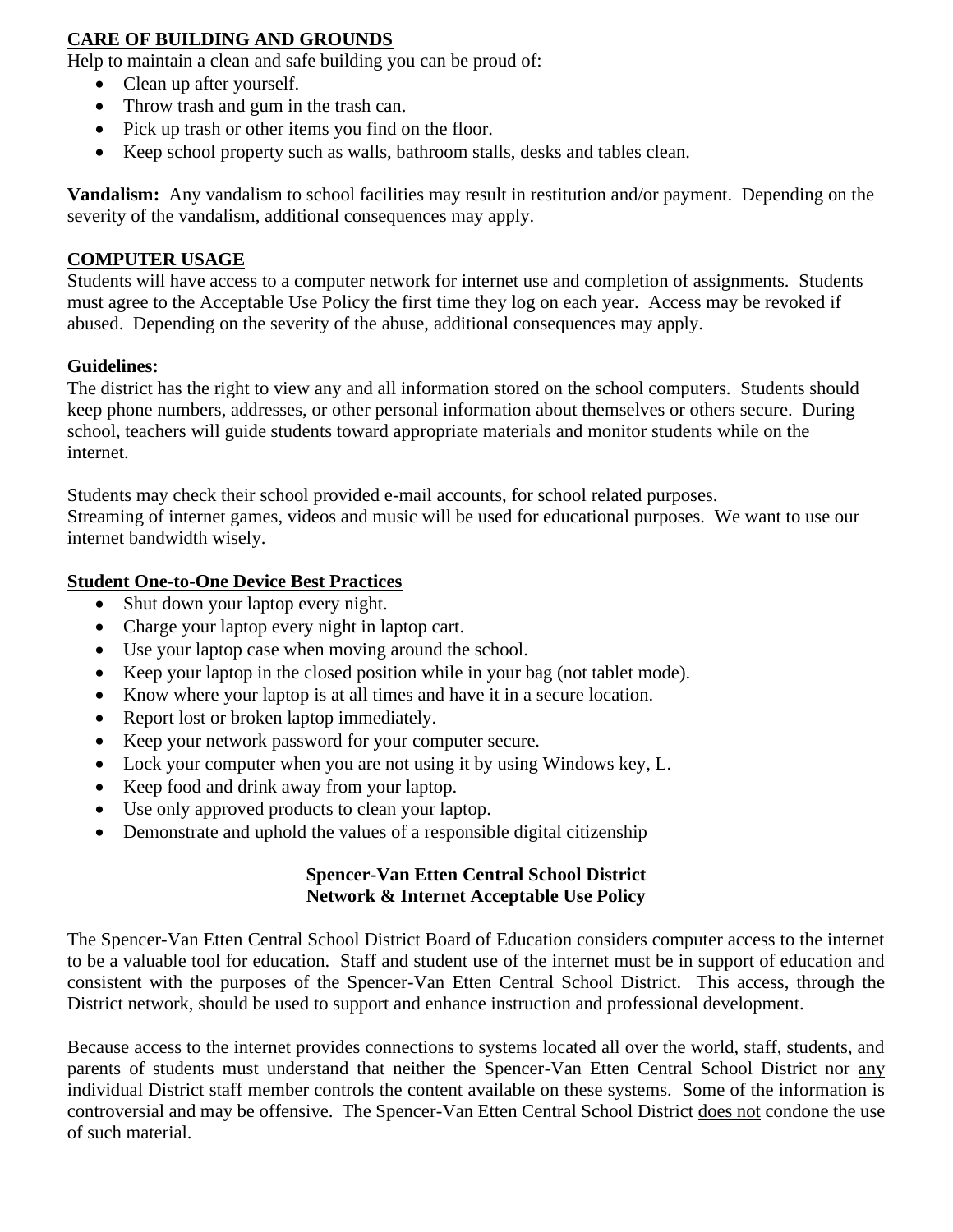The Spencer-Van Etten Central School District Board of Education considers network and internet use to be a privilege not a right and that use entails responsibility. Staff internet use is currently available via individual accounts. Student internet use is currently available via individual accounts in grades 5 - 12 and shared class accounts in grades K - 4. CIPA compliant internet filtering software will not eliminate the requirement to act responsibly. All District users have a responsibility to use the network in an appropriate and responsible manner following the rules set forth in this policy.

Failure to adhere to the regulations accompanying this policy will result in revocation of access privileges and may result in disciplinary action.

Users should expect only limited privacy in the contents of their personal files on the District system. Routine maintenance and monitoring of the system may lead to the discovery that users have violated this policy, the District / Building Discipline code or the law.

An individual account search may be conducted to determine if a user has violated this policy, the District Code of Conduct, or the law. The investigation will be reasonable and related to the suspected violation.

#### **DISCIPLINE**

The following acceptable student behavior is outlined in the S-VE District Code of Conduct:

#### **Conduct that is respectful**

- Walking in hallways and stairwells
- Using appropriate language or gestures
- Following safety procedures
- Appropriate displays of affection

#### **Conduct that is subordinate**

- Comply with the reasonable directions of any school staff, including bus drivers
- Leaving school with permission
- Attending class or detention
- Honesty or obedience

#### **Conduct that is cooperative**

- Committing an act that enhances the learning of others
- Adhere to voice level chart
- Facilitating and supporting class

#### **Conduct that is friendly**

- Words and actions of kindness
- The use of non-violent confrontation and communications skills
- Taking care of property

#### **Conduct that is socially responsible and of good citizenship**

- Be honest and always tell the truth
- Be accepting of others and their differences
- Treat others the way you would want to be treated
- Encouraging others
- Be an upstanding citizen; see something, say something

\*\*All acts of harassment or bullying must be immediately reported to the administration. An online form is available on the S-VE website (svecsd.org). \*\*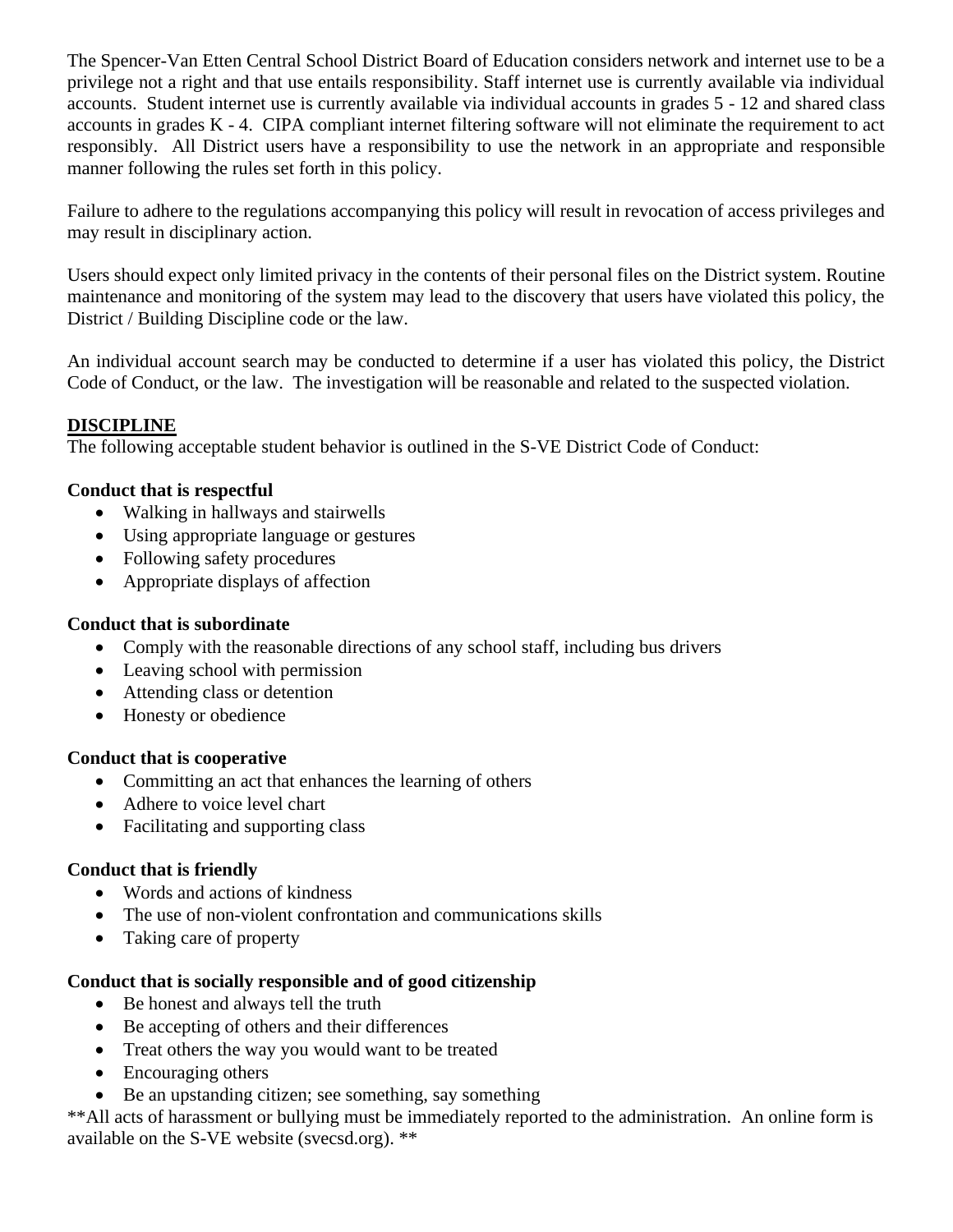#### **Conduct that protects the safety, morals, health and welfare of others**

- Sharing
- Viewing and listen to appropriate material
- Protect and maintain a tobacco, drug and alcoholic free environment
- Proper coverage and dress attire
- Making truthful and accurate emergency claims

#### **Conduct that is safe and orderly while on a school bus**

- Aid and assist the bus driver
- Obeying bus rules and school code of conduct

#### **Conduct that is academically acceptable**

- Citing your work
- Academic integrity and honesty
- Refrain from altering records

*\*\*These are the behavioral expectations for the treatment of all people in the building including students, teachers, teacher assistants and other staff. \*\** 

#### **When students make mistakes, consequences will include the following:**

- Verbal warning
- Written warning
- Removal from classroom by teacher
- Planning Room
- Restitution
- Lunch and/or after school detention
- Parent phone call
- Parent conference
- Suspension from transportation
- Suspension from social or extra-curricular activities including sports
- Suspension of other privileges
- In-school suspension
- Out-of-school suspension
- Expulsion from school

**In-School Suspension** will include suspension from school activities for the time of the detention, including after school or evening activities.

**Out-of-School Suspension** means that the student is suspended from school, all school events and school grounds throughout the district for the period of the suspension, ending at 12:01 a.m. the following day.

Further consequences may include, but are not limited to, Superintendent's Hearing and/or law enforcement involvement.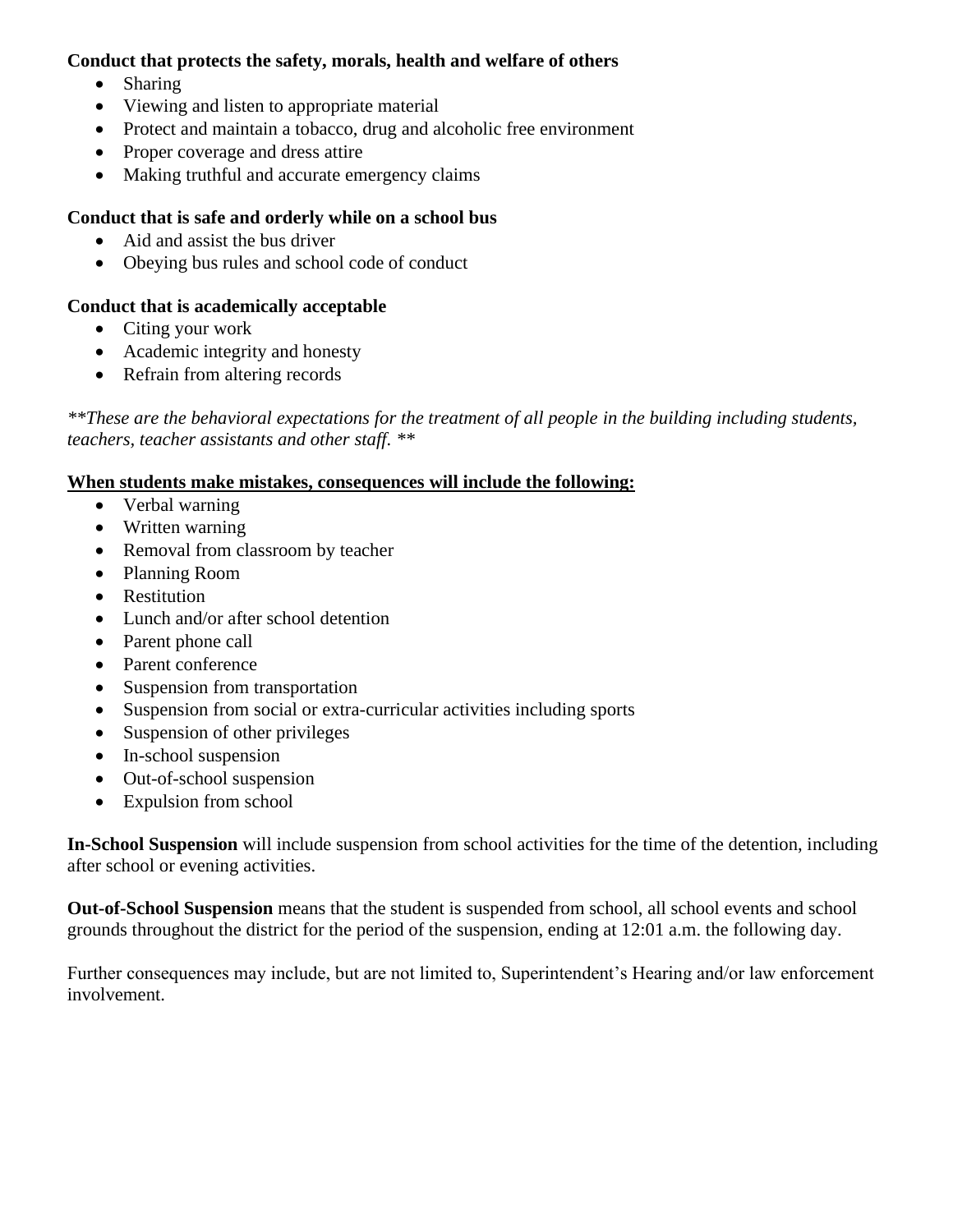#### **EXPECTED BEHAVIOR**

Positive Behavioral Intervention & Supports (PBIS) will be implemented during the 2021-2022 school year. PBIS is a system for our school to encourage good behavior. With PBIS, kids learn about behavior, just as they learn other subjects like math or science. The PBIS matrix shares the desired behaviors that we will teach during the first week of school and provide booster lessons throughout the school year.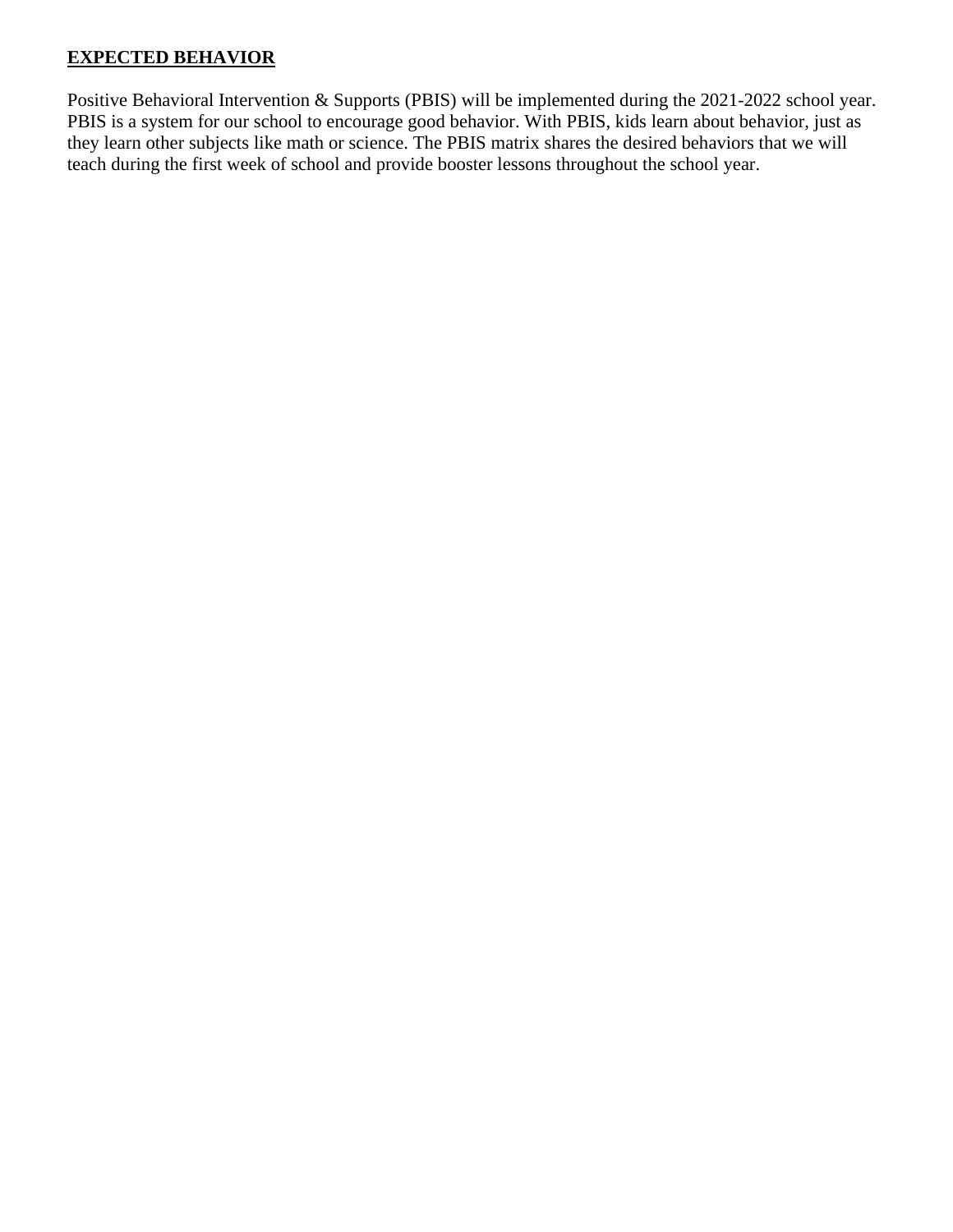# **PBIS**

|                    | <b>Expected Behaviors</b>                                                                                             |                                                                                                                                                                                  |                                                                                                                                                                                                                            |                                                                                                                                                                                                      |  |  |  |  |
|--------------------|-----------------------------------------------------------------------------------------------------------------------|----------------------------------------------------------------------------------------------------------------------------------------------------------------------------------|----------------------------------------------------------------------------------------------------------------------------------------------------------------------------------------------------------------------------|------------------------------------------------------------------------------------------------------------------------------------------------------------------------------------------------------|--|--|--|--|
|                    | $Classroom(0-3)$                                                                                                      | Hallway $(0-2)$                                                                                                                                                                  | Cafeteria (0-2)                                                                                                                                                                                                            | Recess $(0-4)$                                                                                                                                                                                       |  |  |  |  |
| Pride              | - Complete quality work<br>on time<br>-Be on time and prepared<br>-Use and return materials<br>and supplies correctly | -Keep to the Right<br>-Walk<br>-Pick Up any trash or<br>items left behind                                                                                                        | -Use good table<br>manners<br>- Chew/Eat with<br>Mouth Closed<br>-Take turns cleaning<br>the table<br>-Use Utensils<br>-Stay Seated                                                                                        | - Pick up any trash or<br>items left behind<br>-Maintain green space<br>(keep trees and<br>greenery intact,<br>woodchips on<br>playground)<br>-Wipe your feet when<br>entering the building          |  |  |  |  |
| <b>Respect</b>     | -The golden rule<br>-Use positive tone and<br>Language<br>- Respect property of<br>school and others<br>-No Means no  | -The golden rule<br>- Maintain personal<br>space and the space of<br>others<br>-Use Kind Words<br>- Respect property of<br>school and others<br>-No Means no                     | -The golden rule<br>-Touch only your food<br>-Select food in line<br>before touching it<br>-Say "Please" and<br>"Thank You" on the<br>food line<br>-No Means no                                                            | -The golden rule<br>-Keep your hands and<br>feet to yourself<br>- Maintain personal<br>space<br>-No Means no                                                                                         |  |  |  |  |
| <b>Ownership</b>   | -Tell the truth<br>-Accept consequences<br>and make it right<br>-Create positive habits<br>-Growth mindset            | - Tell the truth<br>-Accept consequences<br>and make it right<br>-Go directly to your<br>destination<br>-Keep our school clean<br>-Keep personal<br>belongings in your<br>locker | - Tell the truth<br>-Accept consequences<br>and make it right<br>-Be prepared with<br>lunch pail/money<br>-Clean up your space<br>and stack trays neatly<br>in window<br>-Dispose of lunch<br>waste in proper<br>container | - Tell the truth<br>-Accept consequences<br>and make it right<br>-Follow game rules<br>and play fair<br>-Use, share and return<br>equipment<br>appropriately<br>- Go directly to your<br>destination |  |  |  |  |
| <b>Willingness</b> | -Do your own work<br>-Take positive risks, just<br>try<br>-Display active listening<br>and positive participation     | -Pay attention and<br>listen for directions<br>-Greet others with a<br>smile<br>-Look up, look around                                                                            | -Invite others to sit<br>with you<br>-Engage in positive<br>conversation<br>- Attempt to resolve<br>conflicts peacefully<br>before asking for help<br>- Listen to and follow<br>directions<br>-Wait patiently              | -Invite others to join<br>you<br>-Pay attention and<br>listen for directions<br>- Work toward<br>resolving conflicts<br>peacefully before<br>asking for help<br>- Listen to and follow<br>directions |  |  |  |  |
| Leadership         | -Help and support others<br>-Lead by example<br>-See something say<br>something<br>-See something do<br>something     | -Hold the door for<br>others<br>-Lead by example<br>- See something say<br>something<br>-See something do<br>something                                                           | -Help everyone feel<br>included<br>-Lead by example<br>-See something say<br>something<br>-See Something do<br>something<br>-Lead by example                                                                               | - Help everyone feel<br>included<br>-Lead by example<br>-See something say<br>something<br>-See something do<br>something                                                                            |  |  |  |  |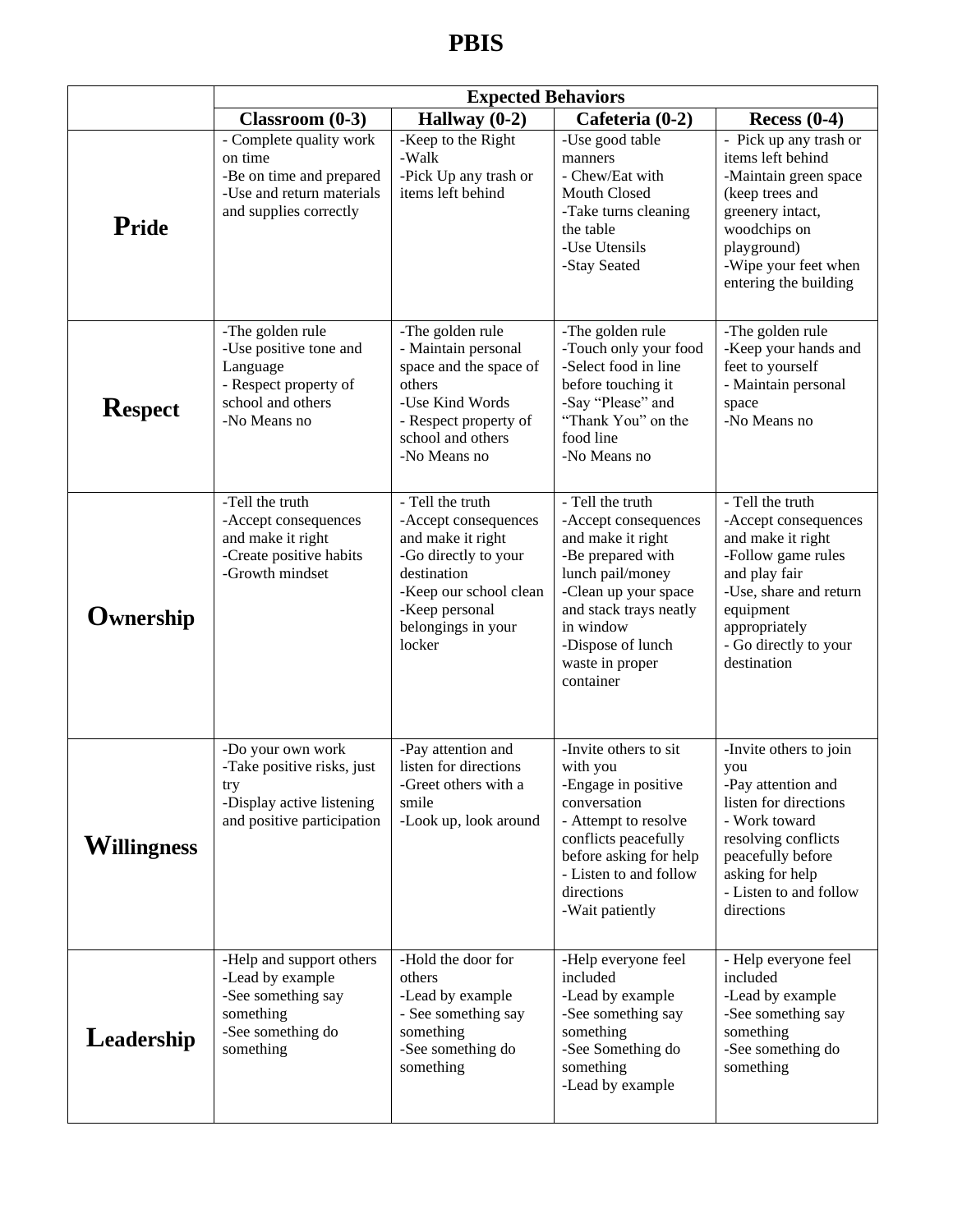# **PBIS**

|                    | <b>Expected Behaviors</b>                                                                                                                                                                       |                                                                                                                                               |                                                                                                                                                                                            |                                                                                                                                                                                                                                              |  |  |  |  |
|--------------------|-------------------------------------------------------------------------------------------------------------------------------------------------------------------------------------------------|-----------------------------------------------------------------------------------------------------------------------------------------------|--------------------------------------------------------------------------------------------------------------------------------------------------------------------------------------------|----------------------------------------------------------------------------------------------------------------------------------------------------------------------------------------------------------------------------------------------|--|--|--|--|
|                    | <b>Bus/Bus Circle (0-</b>                                                                                                                                                                       | <b>Bathroom (0-1)</b>                                                                                                                         | Technology (0-3)                                                                                                                                                                           | <b>Large Gathering</b>                                                                                                                                                                                                                       |  |  |  |  |
| Pride              | 2)<br>-Pick up any trash or<br>items left behind<br>- Keep bus clean and<br>free of damage<br>-Be On time for bus<br>pickup<br>-Follow all safety<br>guidelines<br>-Walk                        | - Pick up any trash or<br>items left behind<br>- Keep Bathroom<br>Clean and Free of<br>Damage                                                 | -Know your cyber<br>footprint<br>-Represent your true,<br>best self                                                                                                                        | $(0-4)$<br>-Participate in group<br>activity as appropriate<br>-Demonstrate good<br>citizenship<br>-Be a class-act<br>-Clean up after<br>yourself                                                                                            |  |  |  |  |
| <b>Respect</b>     | -The golden rule<br>-Greet the driver and<br>say "Thank You"<br>- Maintain personal<br>space<br>-Keep your hands and<br>feet to yourself<br>- Use positive tone and<br>language<br>-No Means no | - The golden rule<br>- Use materials<br>appropriately and in<br>moderation (Rule of 2)<br>- Use positive tone and<br>language<br>-No Means no | - The Golden Rule<br>- Respect your<br>neighbor and their<br>space<br>-Use of technology is a<br>food-free and drink-<br>free activity<br>-Use school approved<br>websites<br>-No Means no | - The golden rule<br>-Use positive tone and<br>language<br>- Maintain personal<br>space<br>- Actively listen to the<br>speaker<br>- Respect your<br>neighbor<br>-No Means no<br>-Tell the truth<br>-Accept consequences<br>and make it right |  |  |  |  |
| <b>Ownership</b>   | - Tell the truth<br>-Accept consequences<br>and Make it Right<br>- Keep personal<br>belongings, including<br>food and drinks, to<br>yourself (in your<br>backpack)                              | -Tell the truth<br>-Go, flush, wash, leave<br>-Report any<br>maintenance issues to<br>an adult<br>-Report vandalism to<br>an adult            | - Tell the truth<br>-Accept consequences<br>and make it right<br>-Keep your password<br>private<br>-Be gentle with<br>equipment<br>- Use, share and return<br>equipment<br>appropriately   |                                                                                                                                                                                                                                              |  |  |  |  |
| <b>Willingness</b> | -Attempt to resolve<br>conflicts peacefully<br>before asking for help<br>- Listen for and follow<br>directions<br>-Stay seated<br>-Look up, look around<br>-Help others                         | - Allow privacy<br>- Practice good<br>hygiene                                                                                                 | -Share your expertise<br>by helping others learn<br>-Observe tech-free<br>zones<br>-Technology etiquette<br>- THINK<br>(True, Helpful,<br>Inspiring, Necessary<br>and Kind)                | -Offer to help clean up<br>-Have fun and get<br>involved<br>-Help everyone enjoy<br>the main event<br>-Be where you are<br>supposed to be<br>-Focus on the main<br>event                                                                     |  |  |  |  |
| Leadership         | -Lead by example<br>-See something say<br>something<br>-See something do<br>something                                                                                                           | -Lead by Example<br>-See something say<br>something<br>-See something do<br>something                                                         | -Lead by example<br>-See something say<br>something<br>-See something do<br>something<br>-Use technology for<br>the designated task<br>-Leave social media at<br>home                      | -Lead by example<br>-See something say<br>something<br>-See something do<br>something<br>-Be gracious in<br>winning and losing                                                                                                               |  |  |  |  |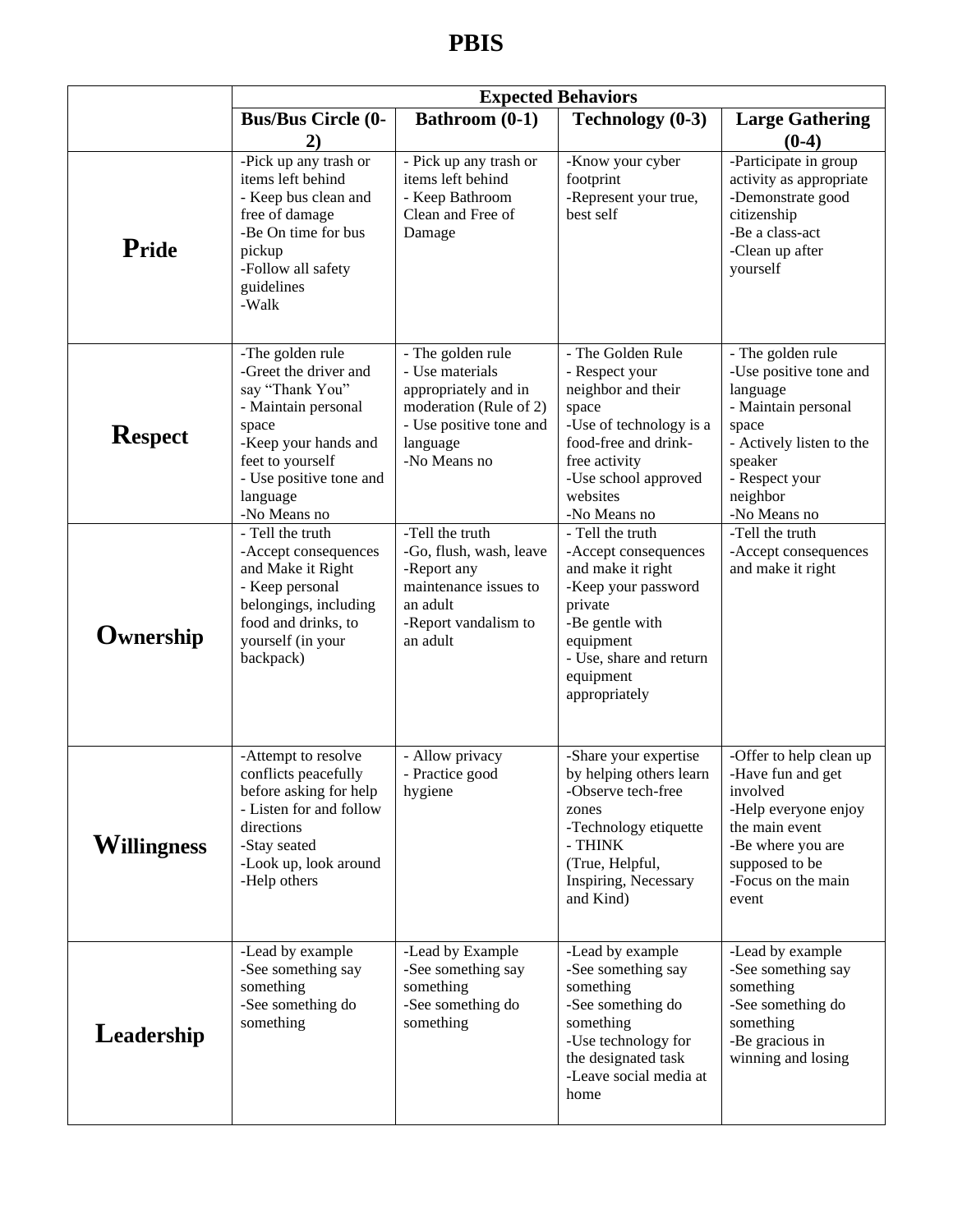#### **DRESS CODE**

All students are expected to give proper attention to personal cleanliness and to dress appropriately for school and school functions. Students and their parents have the primary responsibility for acceptable student dress and appearance. Teachers and all other district personnel will exemplify and reinforce acceptable student dress and help students develop an understanding of appropriate appearance in the school setting.

A student's dress, grooming and appearance, including hair style/color, jewelry, make-up, and nails, shall:

- 1. Be safe, appropriate and not disrupt or interfere with the educational process.<br>2. Recognize that extremely brief garments such as bare midriffs and see-three
- Recognize that extremely brief garments such as bare midriffs and see-through garments are not appropriate.
- 3. Ensure that underwear is completely obscured with outer clothing.<br>4. Include footwear at all times. Footwear that is a safety hazard wi
- 4. Include footwear at all times. Footwear that is a safety hazard will not be allowed.<br>5. Not include the wearing of hats in the building except for a medical or religious pu
- Not include the wearing of hats in the building except for a medical or religious purpose.
- 6. Not include items that are vulgar, obscene, libelous, or denigrate others on account of race, color, religion, creed, national origin, gender, sexual orientation or disability.
- 7. Not promote and/or endorse the use of alcohol, tobacco or illegal drugs and/or encourage other illegal or violent activities.

Each Building Principal or his/her designee shall be responsible for informing all students and their parents of the student dress code at the beginning of the school year and any revisions to the dress code made during the school year.

Students who violate the student dress code shall be required to modify their appearance by covering or removing the offending item, and if necessary or practical, replacing it with an acceptable item. Any student who refuses to do so shall be subject to discipline, up to and including in-school suspension for the day. Any student who repeatedly fails to comply with the dress code shall be subject to further discipline, up to and including out of school suspension.

#### **EXTRA CURRICULAR ACTIVITIES**

Extracurricular activities including, but not limited to, field day, fun days, field trips, dances, etc. are an earned privilege. Only students fulfilling their academic, as well as social responsibilities throughout the year, will earn the privilege to participate in these activities, at the principal's discretion.

#### **FIELD TRIPS (IF PERMISSABLE DUE TO COVID-19)**

When on a field trip, you are representing your school and community. All students will be expected to be on their very best behavior. All school rules and policies apply.

#### **FIRE DRILLS AND EMERGENCIES**

In the event of a fire drill or emergency procedure, all students are required to:

- Immediately be quiet, listen and follow all instructions
- Exit and re-enter the building in an orderly fashion at a voice level zero.
- Remain silently with your class during the entire drill or emergency procedure.

#### **FUNDRAISING IN SCHOOL**

Fundraising at school is limited to approved, school sponsored activities. Food can only be sold after 12:30pm.

#### **GRADING PROCEDURES**

Students will be informed by each teacher of the grading system used in that class. The minimum passing grade is a 65 for all grade levels.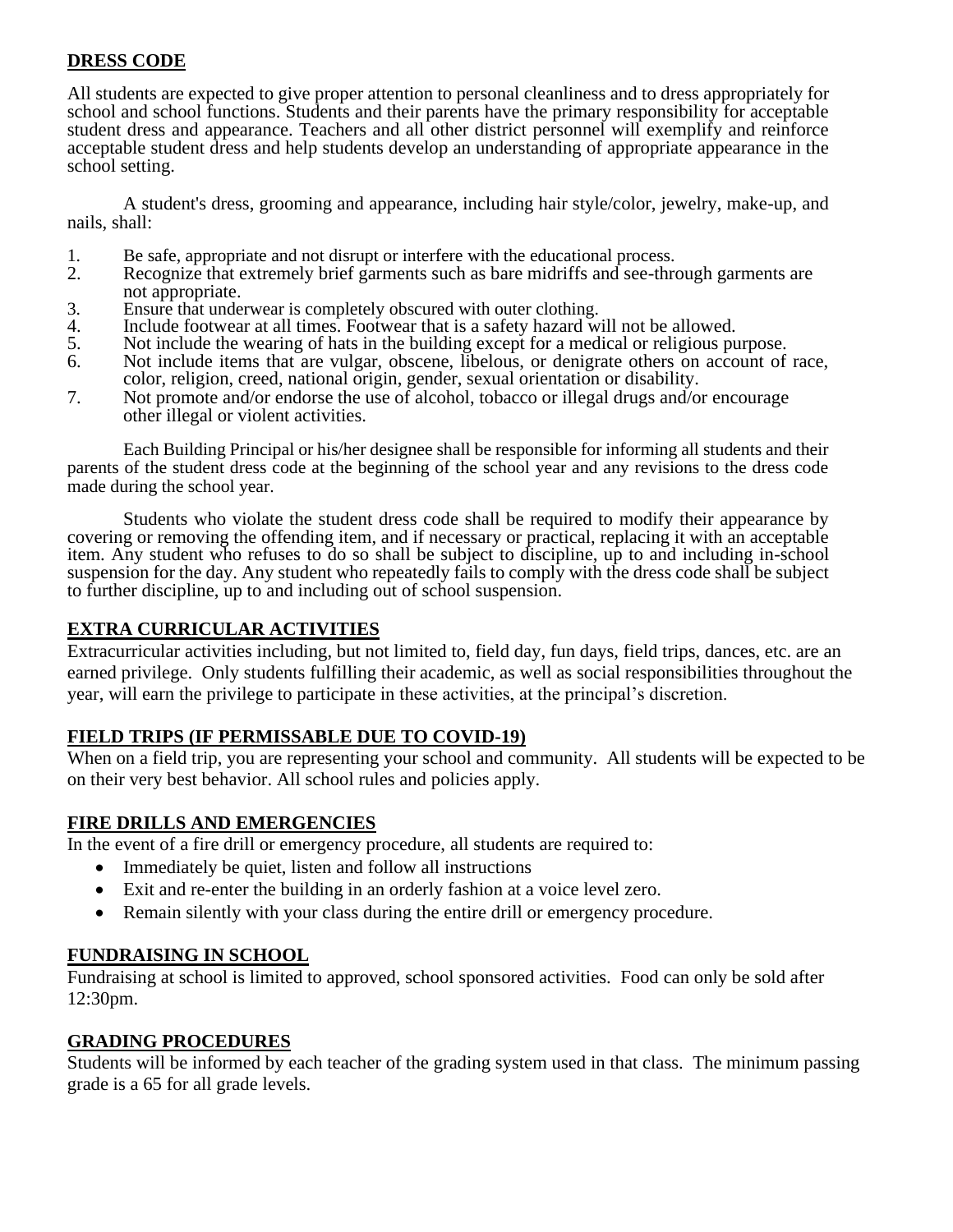Report cards will be issued every 6 weeks. Marking periods end as follows:

- Marking Period 1: October 22<sup>nd</sup>
- Marking Period 2: December  $10^{th}$
- Marking Period 3: February 4<sup>th</sup>
- Marking Period 4: March  $25<sup>th</sup>$
- Marking Period 5: May  $13<sup>th</sup>$
- Marking Period 6: June 22<sup>nd</sup>

**Incompletes**: Students who receive an incomplete from a teacher have ten instructional days in which to make up the work. During the ten-day period, the student may be placed on the ineligible list, depending on the circumstances. Failure to make up work will result in a failing grade for that assignment.

**Ineligibility:** Only students who are passing their classes, with the exception of one course, may participate at school sponsored events including dances and fun nights. Sports ineligibility requirements will be provided by the athletic department at the beginning of each sport.

#### **HEALTH OFFICE INFORMATION**

The school nurse evaluates all illnesses and injuries. Each morning, a staff member will check for signs of illness to ensure a safe and productive school day. If you are not feeling well in class, you should obtain a health office pass from the teacher. The nurse will evaluate the student and decide if they should be sent home or back to class. The expectation is that the nurse will contact parents to discuss next steps as necessary. Violation of this expectation may result in consequences, please do the right thing.

Any time you are injured at school, you must see the nurse at the time of the injury. If you need to take medication in school, authorization from your physician, parent/guardian and school nurse is required. This medication will be kept with the nurse and dispensed as prescribed by the school nurse exclusively. This includes cough drops, over the counter medications etc.

#### **LIBRARY/MEDIA CENTER**

The library will be available to students during school hours with a signed pass. Expectations for behavior are that students will be working quietly.

*Circulation:* All books and magazines, other than reference materials, may be signed out for a period of two weeks and may be renewed if no one else is waiting for them. Students may only have two books and one magazine signed out at any given time. Students are expected to return or renew materials on time. Please contact the librarian if you notice any materials that are damaged. You will be expected to pay for any items that have been lost, damaged or destroyed while signed out in your name.

#### **LOCKERS (IF ISSUED)**

Lockers are provided for the storage of books, clothing, cell phones and book bags. You are assigned one locker. The expectation is that you will gather all necessary items from your locker between classes and if you've forgotten something you ask permission to attend to that need.

Some 5<sup>th</sup> grade lockers are open lockers located inside the classrooms. All other lockers have doors with locks and are located in the hallways. You must use the combination locks which are provided by the school. School officials have the right to inspect and search lockers.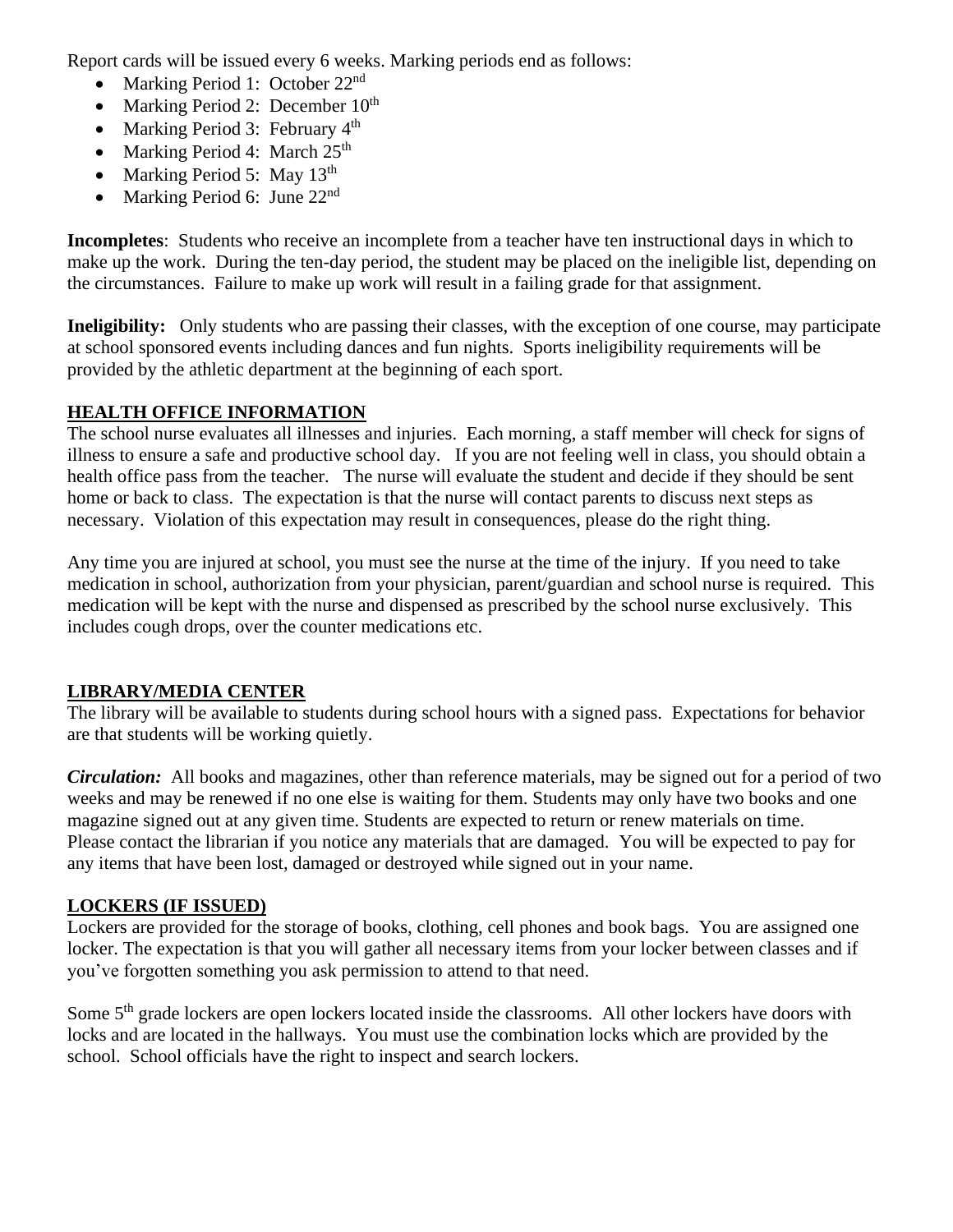Once assigned a locker you are responsible for all items in that locker. It is in your best interested to:

- Keep your locker locked.
- Keep your combination secret.
- Keep valuables such as money at home or on your person.

Gym lockers are for gym and sports items only.

#### **MUSIC LESSONS**

If you have a music lesson, you must report to your scheduled class to sign-in, before going to your music lesson. You are responsible for handing in assignments and for any class work missed. If a unit test, period long exam, class event or major project is scheduled during the time of a music lesson, it is your responsibility (prior to the lesson period) to make alternate arrangements with the classroom teacher and music teacher.

#### **PASS SYSTEM**

Students must have a pass in the halls during class time. It is your responsibility to obtain the pass. Student passes are issued from a software program called e-hallpass. Students wishing to visit the nurse's office must use the health office pass. Passes will be given at the teacher's discretion.

- Only one student at a time will be allowed to leave class to use the restroom.
- Students wishing to confer with a faculty member must obtain a pre-signed pass from that person.
- The office will not issue late passes for students late to class unless they were detained in the office.

#### **PERSONAL BELONGINGS**

The priority in school is learning and thus the environment needs to be distraction free. Examples of distracting items include toys, trading cards, electronics, laser pointers, cell phones, and the use of smart watches/wearable. All items should be put away in a student's locker during the school day. Students seen with any of these items may have them confiscated.

- 1. The first time an object is seen, staff will collect the object until the end of class and ask that the student put it away in their locker/cubby at the conclusion of class.
- 2. The second time an object is seen it will be taken away from a student and kept with the staff member until the end of the day. Student is responsible to pick up object from the staff member, no later than 3pm.
- 3. The third time an object is seen it will be kept in the Dean of Student's office until the end of the school day, at which time the student may pick it up by 3pm.
- 4. The fourth offense will require a parent/guardian to pick up the item.

Students are required to leave purses, bags and backpacks in their lockers during school hours. This is for safety purposes. They will only be carrying items needed for learning and all can see what they are carrying.

You are responsible for any money or items brought to school. Labeling personal items is highly recommended.

#### **PLAGARISM POLICY- Middle School**

Plagiarism is defined as "the process of using another person's ideas or work and pretending that it is your own" according to the Cambridge Dictionary.

Spencer-Van Etten Middle School students are to abide by the following academic standards:

- · Presenting their own work, ideas, or opinions, not that of others
- Giving credit to the author of sources that they research
- · Appropriately citing articles, music, art, photos, etc. that they did not create themselves

Plagiarism is a form of cheating. Students who pass off the work of others as their own could face one of the following consequences:

- · Teacher/student conference with parent/guardian phone call
- · Sharing plagiarized work sample with parent/guardian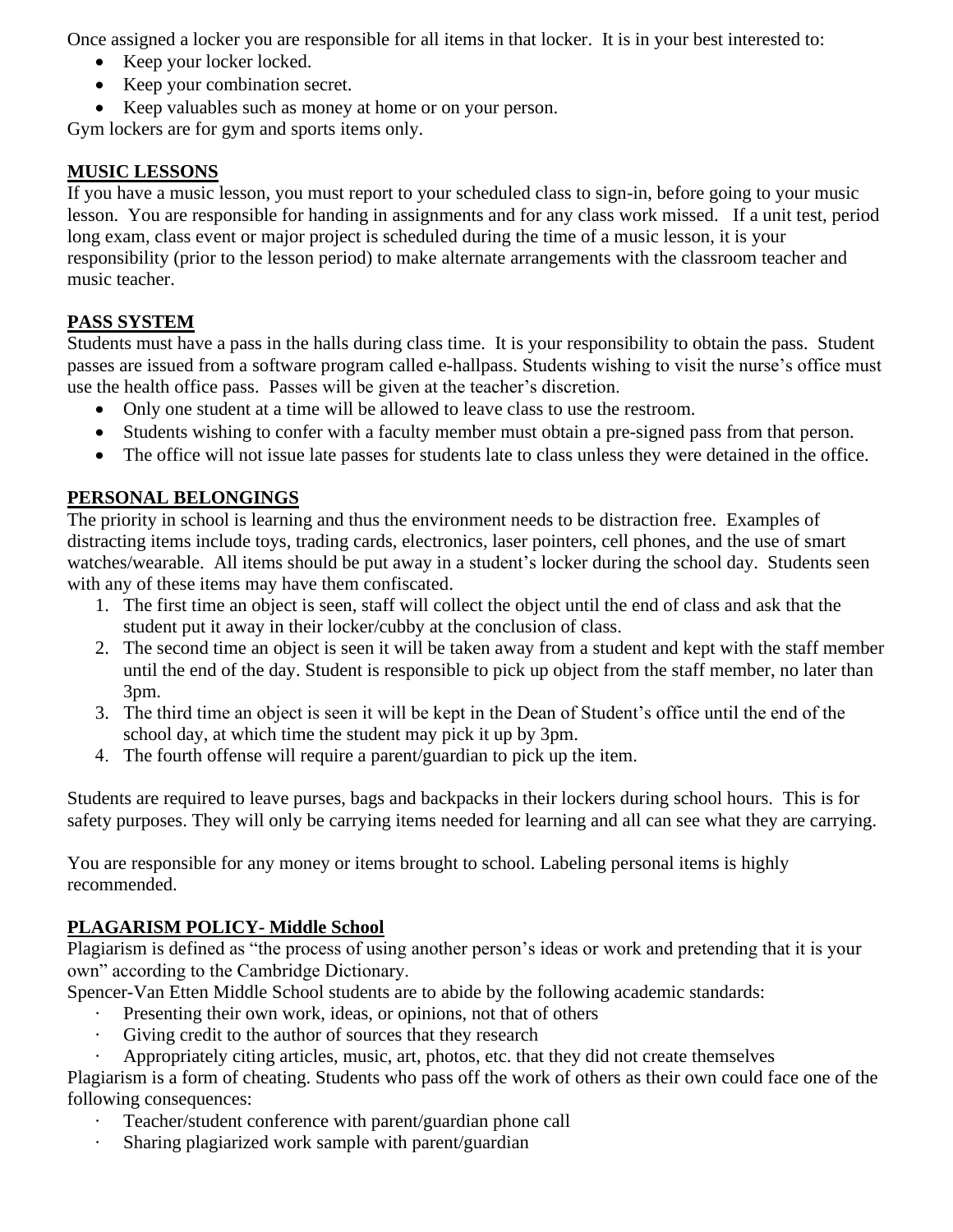- · Documented write up on School Tool
- · Grade penalty on assignment
- · Removal from Honors Society, athletics, or other extracurricular activities
- · Lunch detention or loss of other privileges
- · In-school suspension

Disciplinary action will be determined based on the severity of the infraction. Repeat violators will be dealt with more severely.

Spencer-Van Etten Middle School students will be informed about what plagiarism is, how to avoid it, and the consequences of committing plagiarism by their literacy/English-language arts teacher.

Avoiding Plagiarism Resources:

<http://owl.purdue.edu/> <https://www.noodletools.com/>

#### Works Cited

Plagiarism." Cambridge Dictionary, 2021, dictionary.cambridge.org/us/dictionary/english/plagiarism. Accessed Apr. 2021.

#### **SCHOOL ISSUED SUPPLIES**

Teachers may issue supplies such as laptops, iPads, books, textbooks etc. to students throughout the course of the school year. Students are responsible for the proper care of all materials loaned to them by the school. Handle all items carefully, return them in the same condition they were given and keep them safe from vandalism and breakage. Students are responsible for lost or damaged books and materials, signed out in their name and will be required to pay for the replacement cost.

#### **SPORTS (SCHOOL SPORTS PENDING PER NYSPHSAA)**

SVEYA offers the following sports to students 12 years old and under. Fall: Cheerleading, Field Hockey, Football and Soccer Winter: Basketball and Wrestling Spring: Baseball and Softball

Students in  $7<sup>th</sup>$  and  $8<sup>th</sup>$  grade have an opportunity to participate in the following school sports: Fall: Cross Country, Field Hockey, Football and Soccer Nov/Dec: Boys Basketball and Girls Volleyball Jan/Feb: Girls Basketball and Wrestling Spring: Baseball, Softball, Golf and Track & Field

#### **SPORTS PHYSICALS**

Any student wishing to play a school sponsored sport must have a physical. Physicals are good for one year. Sports physicals are offered through the school, free of charge in the spring.

#### **STATEMENT OF NONDISCRIMINATION/ANTI-HARASSMENT**

It is the policy of the Spencer-Van Etten School District not to permit discrimination or harassment on the basis of race, creed, color, sex, national origin, religion, age, economic status, marital status, sexual orientation or disability in the district's educational programs, activities or employment.

Harassment may take the form of comments, name-calling, jokes, stalking, perpetuating rumors or gossip, offensive gestures or language, assault or any other behavior that is designed to annoy, intimidate or cause fear. If anyone discriminates against you or harasses you, tell your teacher, principal or dean of students.